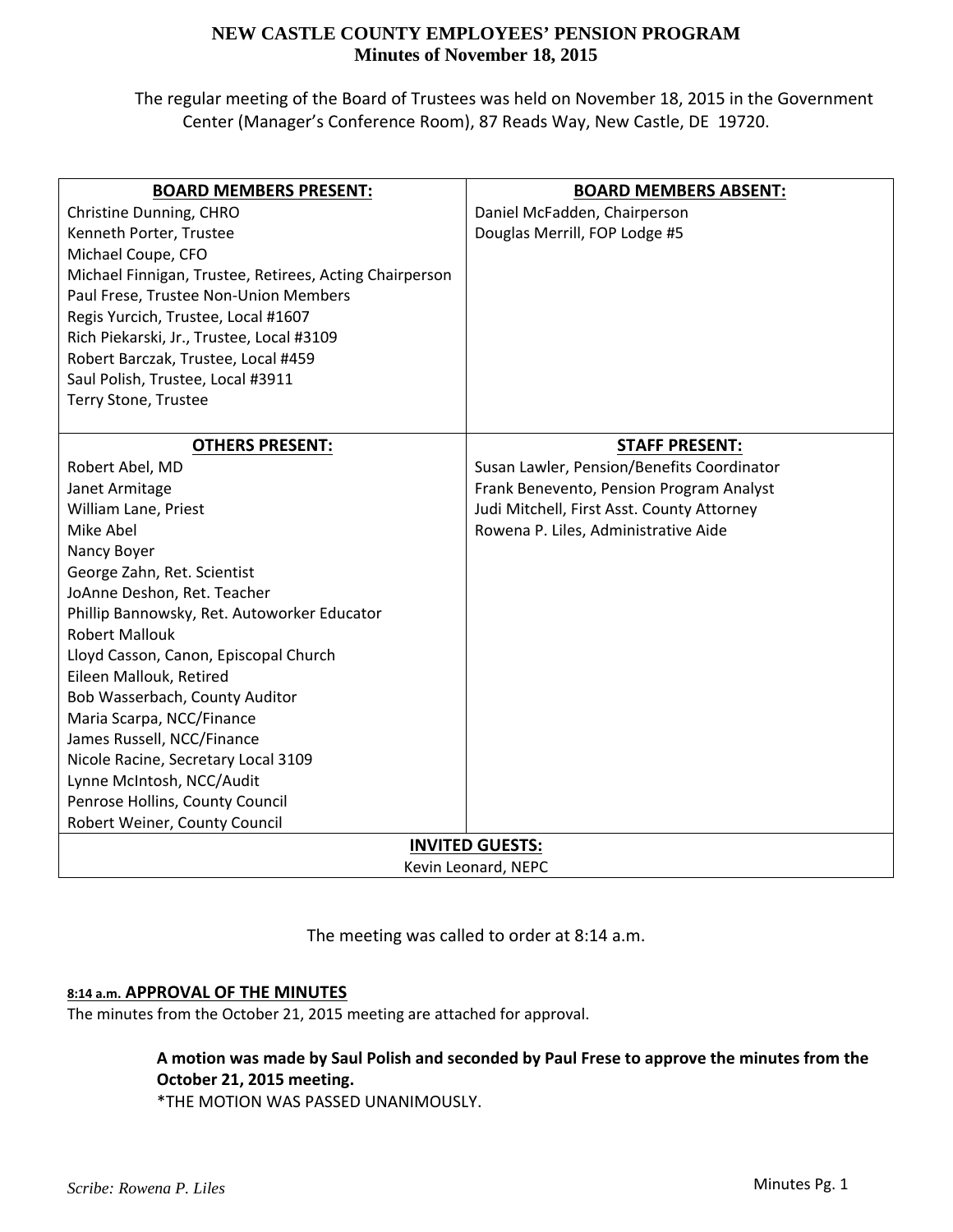## **8:15 a.m. APPROVAL OF THE INVOICES**

| Alliance Bernstein & Co.            | \$22,741.06 | 3rd Quarter 2015     |
|-------------------------------------|-------------|----------------------|
| <b>Boomershine Consulting Group</b> | \$5,820.00  | September, 2015      |
| Eaton Vance                         | \$14,446.50 | 3rd Quarter 2015     |
| Income Research & Mgt.              | \$41,481.11 | 3rd Quarter 2015     |
| <b>Mellon Capital</b>               | \$91,093.10 | 3rd Quarter 2015     |
| <b>NEPC</b>                         | \$52,236.72 | 3rd Quarter 2015     |
| <b>NEPC</b>                         | \$2,011.29  | 3rd Quarter Expenses |
| State Street Corp.                  | \$10,882.86 | September, 2015      |

# **A motion was made by Saul Polish and seconded by Rich Piekarski to approve the payment of invoices.**

\*THE MOTION WAS PASSED UNANIMOUSLY.

## **8:15 a.m. COORDINATOR'S REPORT by Susan Lawler**

> The Pen80 report for October is just again available for your records as previously requested.

#### **CAPITAL CALLS**

| $\triangleright$ Lexington Capital Partners VII | \$28,997.00  | October 23, 2015   |
|-------------------------------------------------|--------------|--------------------|
| $\triangleright$ Crescent Direct Lending Fund   | \$205,573.00 | September 22, 2015 |

#### **DISTRIBUTION OF CAPITAL**

 $\triangleright$  None

## **8:15 a.m. APPROVAL OF THE APPLICATIONS FOR BENEFITS**

| <b>Service Retirements</b>    |            |                  |
|-------------------------------|------------|------------------|
| Douglas Merrill               | \$7,538.73 | November 3, 2015 |
| James Kuhn                    | \$3,809.72 | October 10, 2015 |
| Ronald L. Crump               | \$3,143.46 | January 1, 2016  |
| Leslie Y. Wright              | \$1,812.60 | January 1, 2016  |
| <b>Survivor Benefit</b>       |            |                  |
| Diane Ford (Robert Ford)      | \$857.08   | October 4, 2015  |
| Lump Sum Benefit              |            |                  |
| Emily Durante (Bruce Durante) | \$4,161.17 |                  |
| Vincent Smith (Norman Smith)  | \$1,558.81 |                  |
| <b>Refund Benefits</b>        |            |                  |
| <b>Beatrice Chambers</b>      | \$1,140.00 | SCGPen           |

# **A motion was made by Ken Porter and seconded by Saul Polish to approve the service, retirements, survivor benefits, lump sum and refund benefits.**

\*THE MOTION WAS PASSED UNANIMOUSLY.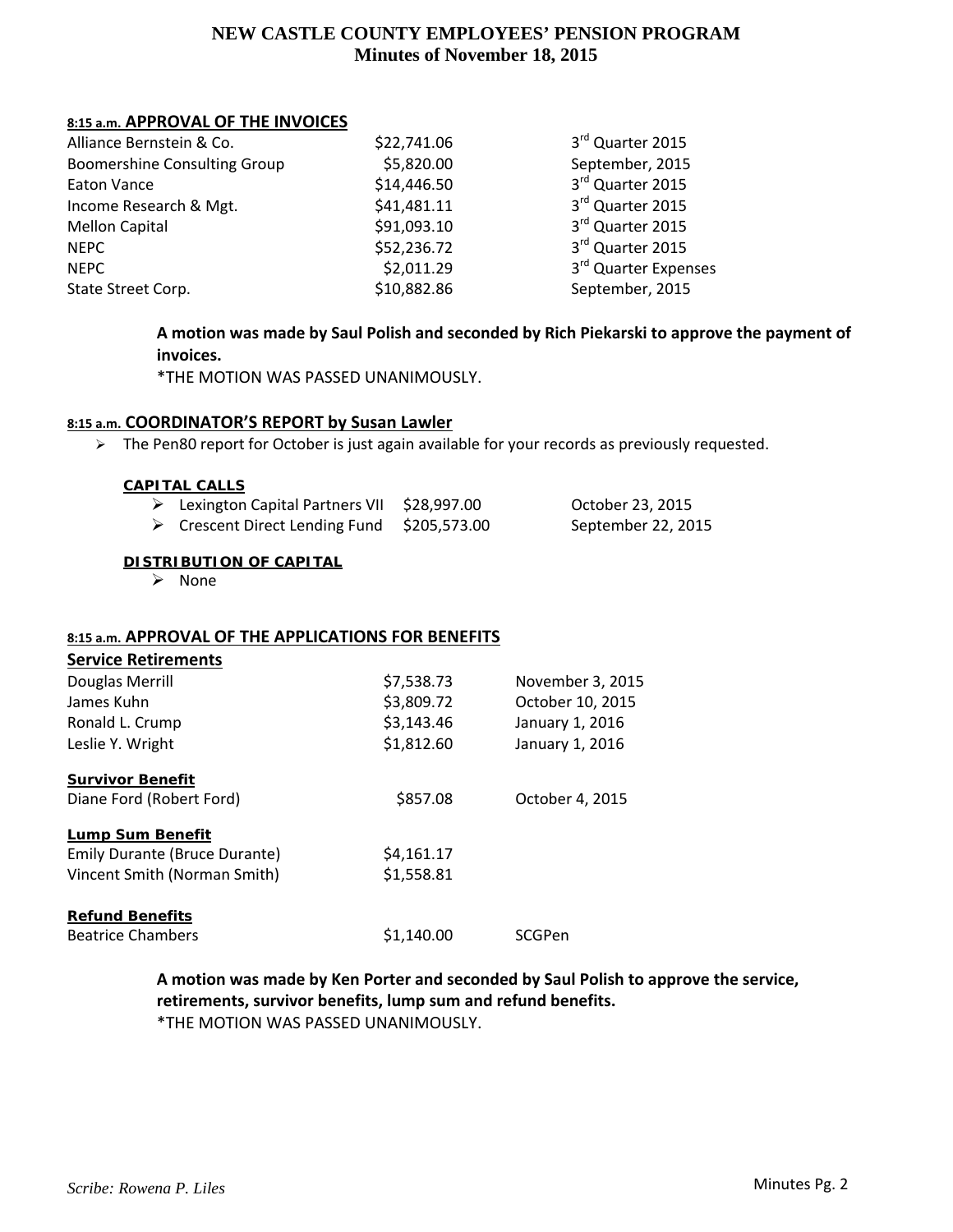### **8:16 a.m. OLD BUSINESS**

- Equipment Purchases for the Board *Mike F. we will hold the Equipment Purchases for the Board until the end.*
- Actuarial Services update (Ken Porter) *We have contacted a number of the actuaries and we have preliminary* information from one and we are collecting information from others. We will be getting together as a committee *and will have information available next month.*
- Legislation Regarding Investments– Ordinance 15‐093 (Mike Finnigan) *Do we have a discussion on the* ordinance. My understanding was that we have been presented with this and it is up to the Board to move *forward and let Council decide on approval.*

#### A discussion was held on the pending legislation.

**A motion was made by Ken Porter and seconded by Michael Coupe to move forward with approval in recommending Ordinance 15‐093 back to County Council.** \*THE MOTION WAS DISCUSSED AND SUSPENDED.

**A motion was made by Terry Stone and seconded by Michael Coupe to hear public comment.**

**The motion was amended by Ken Porter and seconded by Michael Coupe to hear public comment limited to trust issues and not public policy.** \*THE MOTION WAS PASSED UNANIMOUSLY.

**Ken's original motion to approve and move forward ordinance 15‐093 onto Council for their approval was restated and called for a vote.** (Yeas) – Polish, Yurcich, Barczak, Porter and Finnigan. (Nays) – Dunning, Coupe and Piekarski. (Abstain) – Stone, Frese

Mike called the vote again due to 2 trustees switching from no to abstain on the motion.

**Ken Porter's original motion to approve and move forward ordinance 15‐093 onto Council for their approval**. **\***THE MOTION DID NOT CARRY.

**Terry Stone made a motion which was seconded by Michael Coupe to table the discussion until next month following the opportunity to investigate further.**  \*THE MOTION CARRIED.

**Saul Polish made a motion which was seconded by Ken Porter to take a 5 minute break.** \*THE MOTION CARRIED.

## **The meeting reconvened at 9:15 a.m.**

#### **9:16 a.m. NEW BUSINESS**

 $\triangleright$  Review the Preliminary Investment Performance "Flash" report for the period ending October 31, 2015 – (Kevin Leonard, NEPC) – *Kevin distributed copies of the Preliminary Investment Performance "Flash" report for the period ending October 31, 2015, 2nd Quarter 2015 Markets Review and Absolute Return Fixed Income Manager Search booklet for review and discussion.*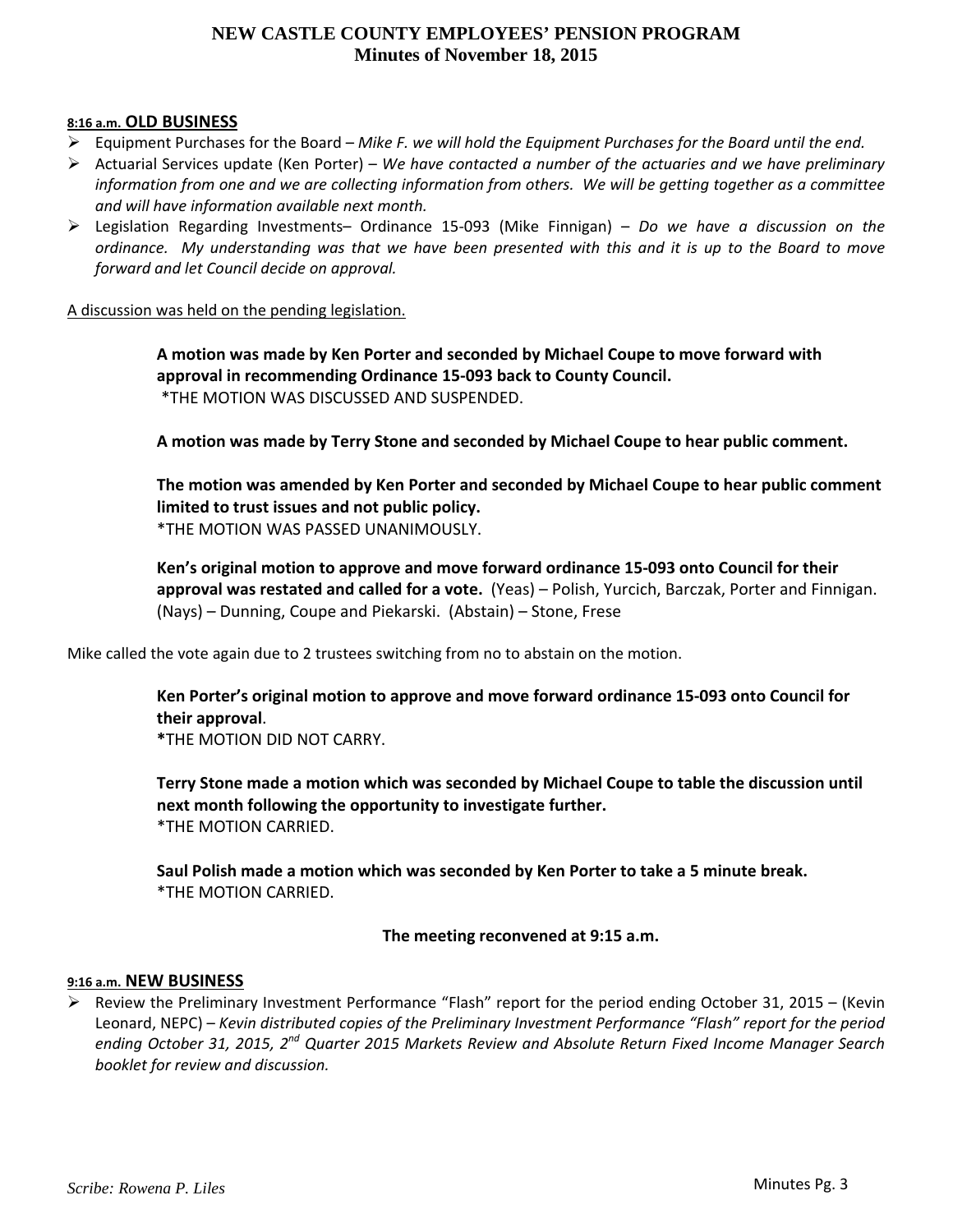## **NEW BUSINESS (Cont'd)**

Kevin recommended five managers from the Absolute Return Fixed Income Manager Search and three to invite for *interviews in January 2016. The funding commitment will be decided at a later date.*

- *1. Blackrock Strategic Income Group*
- *2. GAM Unconstrained Bond*
- *3. Loomis – Strategic Alpha*

**A motion was made by Terry Stone and seconded by Ken Porter for the three investment managers Blackrock Strategic Income Group, GAM Unconstrained Bond and Loomis – Strategic Alpha to come in for interviews in January 2016.**

\*\*THE MOTION WAS PASSED UNANIMOUSLY.

 $\triangleright$  Request Board approval for Saul Polish and Francis Benevento to attend the Public Sector Benefits Institute conference February 15‐17, 2016, in Buena Vista Palace, Lake Buena Vista, FL – (Susan Lawler).

> **A motion was made by Regis Yurcich and seconded by Terry Stone to approve Saul Polish and Francis Benevento to attend the Public Sector Benefits Institute conference February 15‐17, 2016, in Buena Vista Palace, Lake Buena Vista, FL.**

\*THE MOTION WAS PASSED UNANIMOUSLY.

## **10:03 a.m. OLD BUSINESS (Cont'd)**

 Equipment Purchases for the Board (Susan Lawler & Frank Benevento) – *The Surface Pro 8 was used on a trial* basis for testing. Based on the usage and using Windows 10 Frank is recommending purchasing Surface Pro 4 for *the Board's use.*

A discussion was held on the topic.

**A motion was made by Terry Stone and seconded by Ken Porter to approve the purchase of the Surface Pro 4 pads for the Board.**

\*THE MOTION WAS PASSED UNANIMOUSLY.

Kevin – On the Northern Trust transition, the transition is scheduled for December 1, 2015. The legal contract needs *to be signed expeditiously to continue to move forward with the process.*

*Frank gave an update on where the Board is in the transition process with Northern Trust.*

#### A discussion was held on the transition.

Regis – I just have one question related to the early topic on the legislation. There were a lot of allegations made and not knowing the procedures, but does the Council to Counsel review that legislation for the legality and violation of international, state, federal laws prior to its introduction? If it is illegal, will Council to counsel investigate?

*Judy – I'm not sure what she reviews it for.*

Mike F.  $-$  If we bring this up for discussion, at the December meeting, we will not open up the floor for public *comments.*